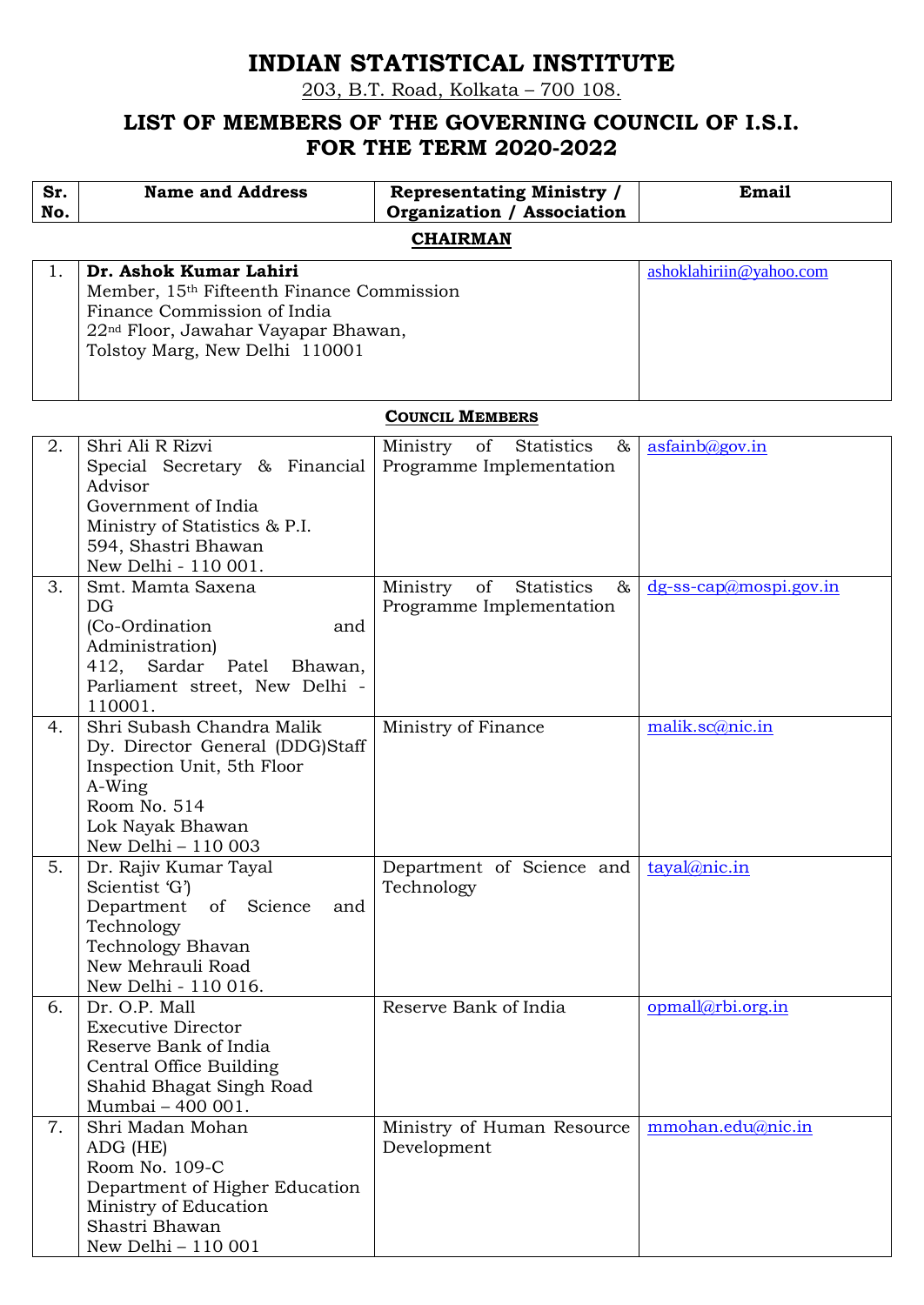#### **SCIENTISTS NOT EMPLOYED IN THE INSTITUTE (9)**

| 8.  | Prof. V.K. Malhotra                   | Representative of ICSSR     | $msa$ <i>icssr.org</i>      |
|-----|---------------------------------------|-----------------------------|-----------------------------|
|     | Member-Secretary                      |                             |                             |
|     | Indian Council of Social Science      |                             |                             |
|     | Research                              |                             |                             |
|     | (Ministry of Human<br>Resource        |                             |                             |
|     | Development)                          |                             |                             |
|     | JNU Institutional Area                |                             |                             |
|     | Aruna Asaf Ali Marg                   |                             |                             |
|     | New Delhi - 110 067.                  |                             |                             |
| 9.  | Prof. Manindra Agrawal                |                             | manindra@iitk.ac.in         |
|     | N Rama Rao Chair Professor            |                             |                             |
|     | Dept of Computer Science              |                             |                             |
|     | Indian Institute of Technology        | Representative of INSA      |                             |
|     | Kanpur - 208 016.                     |                             |                             |
| 10. | Professor Rohini M. Godbole, FNA      |                             | rohini@cts.iisc.ernet.in    |
|     | Centre for High Energy Physics        |                             |                             |
|     | Indian Institute of Science           |                             |                             |
|     | Bengaluru - 560 012.                  |                             |                             |
| 11. | Professor Shahid Jameel, PhD          |                             | shahid.jameel@ashoka.edu.in |
|     | Chief Executive Officer               |                             | jameelshahid@gmail.com      |
|     | The Wellcome Trust/DBT India          |                             |                             |
|     | Alliance,                             |                             |                             |
|     | 526, DLF Tower, A, Jasola             |                             |                             |
|     | New Delhi 110 025, U.T.               |                             |                             |
| 12. | Professor Rahul Mukherjee             |                             | rmuk@iimcal.ac.in,          |
|     | Indian Institute of Management        |                             | rmuk0902@gmail.com          |
|     | Calcutta                              |                             |                             |
|     | Diamond Harbour Road                  |                             |                             |
|     | Joka, Kolkata (Calcutta) - 700104     |                             |                             |
|     | West Bengal, India                    |                             |                             |
| 13. | Ms. Anna Roy                          | Representative<br>of<br>the | annaroy@nic.in              |
|     | Adviser (DM&A)<br>Government of India | Planning Commission         |                             |
|     | NITI Aayog, Sansad Marg               |                             |                             |
|     | New Delhi - 110 001.                  |                             |                             |
| 14. | Prof. Umesh Singh                     | the<br>Representative<br>of | $using h_52@yahoo.co.in$    |
|     | Department of Statistics              | University<br>Grants        |                             |
|     | Institute of Science,                 | Commission                  |                             |
|     | Banaras Hindu University              |                             |                             |
|     | Varanasi - 221 005.                   |                             |                             |
| 15. |                                       | Scientists Co-opted by the  |                             |
|     |                                       | Council                     |                             |
| 16. |                                       | Scientists Co-opted by the  |                             |
|     |                                       | Council                     |                             |

#### **ELECTED REPRESENTATIVES OF THE MEMBERS OF THE INSTITUTE NOT EMPLOYED IN THE INSTITUTE (3)**

| 17. Shri Rabindra Narayan Das |                               | $dasrn1$ <i>(agmail.com</i> ) |
|-------------------------------|-------------------------------|-------------------------------|
| A8, Geetanjali Park           | Elected Representatives<br>of |                               |
| Ariadaha                      | the Members of the Institute  |                               |
| North 24 Parganas             | not employed in the Institute |                               |
| West Bengal $-700057$ .       |                               |                               |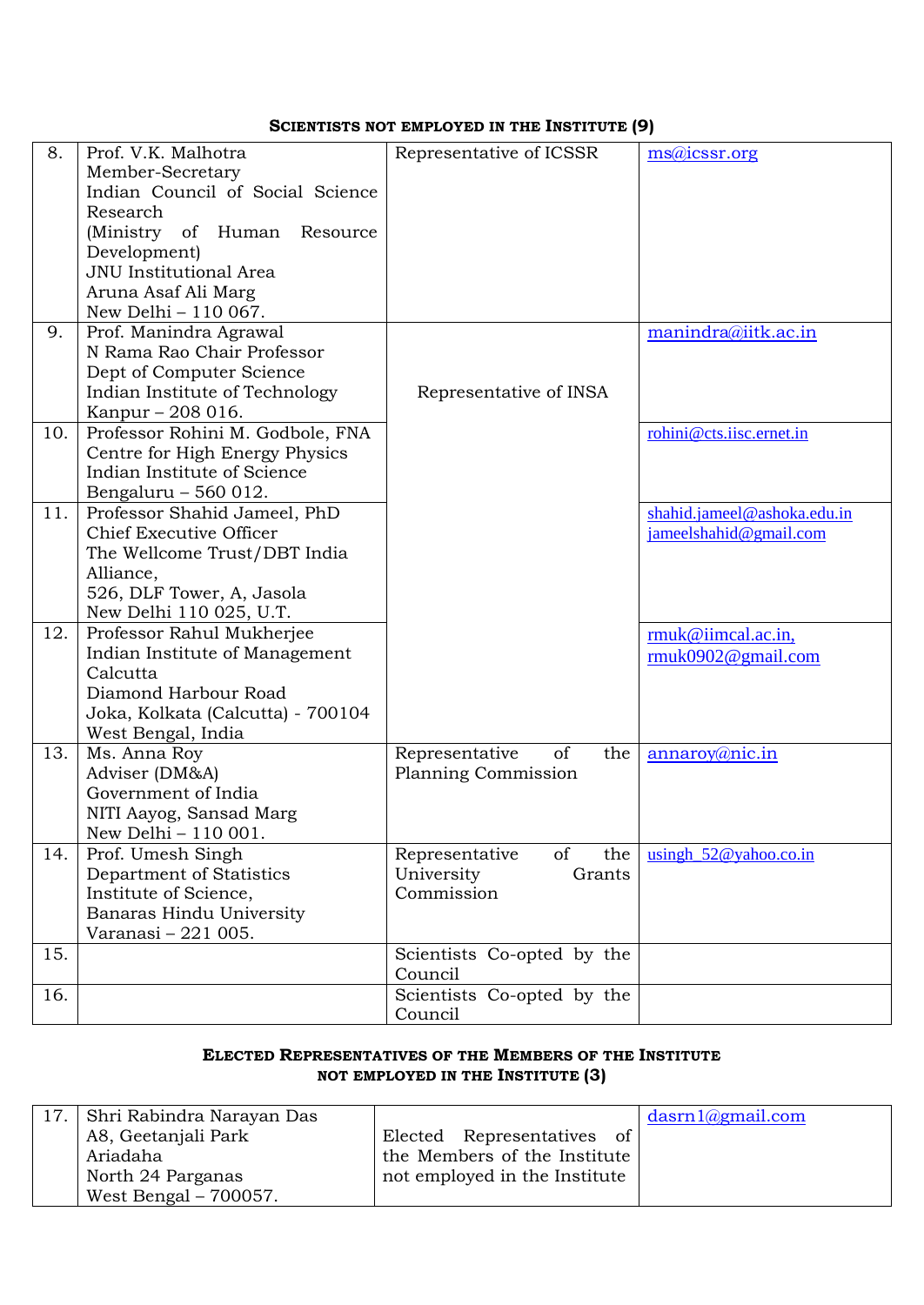| 18. | Dr. Sashi Mohan Srivastava |                            |  | smohan $53@$ gmail.com |
|-----|----------------------------|----------------------------|--|------------------------|
|     | Reteka Apts.               |                            |  |                        |
|     | 186, RBC Road              |                            |  |                        |
|     | Dum Dum Cantt.             |                            |  |                        |
|     | Kolkata - 700 028.         |                            |  |                        |
|     | Phone No.: 9831729151      |                            |  |                        |
| 19. | Dr. T.S.S.R.K. Rao         | Not ordinarily resident in |  | tssrkrao@gmail.com     |
|     | 93, 1st Main,              | West Bengal                |  |                        |
|     | CHBS,                      |                            |  |                        |
|     | 3rd Layout,                |                            |  |                        |
|     | Bangalore - 560 040.       |                            |  |                        |

#### **ELECTED REPRESENTATIVES OF THE EMPLOYEES OF THE INSTITUTE (2)**

| 20. |                                                                   | Representative<br>Scientific Workers | -of | the |                                                        |
|-----|-------------------------------------------------------------------|--------------------------------------|-----|-----|--------------------------------------------------------|
|     | Shri Swarup Ghara<br>Psychological Research Unit<br>ISI, Kolkata. | Scientific Workers                   |     |     | Representative of the Non- $\vert$ tubla 10@ gmail.com |

### **OFFICERS OF THE INSTITUTE (EX-OFFICIO) (12)**

| 22. | Sanghamitra<br>Professor                | Indian Statistical<br>Director,<br>Institute | director@isical.ac.in    |
|-----|-----------------------------------------|----------------------------------------------|--------------------------|
|     | Bandyopadhyay                           |                                              |                          |
|     | Director                                |                                              |                          |
|     | <b>Indian Statistical Institute</b>     |                                              |                          |
|     | Kolkata - 700 108.                      |                                              |                          |
| 23. | Professor Antar Bandyopadhyay           | Professor-in-Charge                          | antar@isid.ac.in         |
|     | Professor -in-Charge                    | Theoretical<br><b>Statistics</b><br>and      |                          |
|     | Theoretical<br><b>Statistics</b><br>and | <b>Mathematics Division</b>                  |                          |
|     | Mathematics Division                    |                                              |                          |
|     | Stat. Math. Unit                        |                                              |                          |
|     | I.S.I., Delhi Centre                    |                                              |                          |
|     | 7, S.J.S. Sansanwal Marg                |                                              |                          |
|     | New Delhi - 110 016.                    |                                              |                          |
| 24. | Dr. Mridul Nandi                        | Professor-in-Charge                          | mridul.nandi@gmail.com   |
|     | Professor-in-Charge                     | <b>Applied Statistics Division</b>           |                          |
|     | <b>Applied Statistics Division</b>      |                                              |                          |
|     | Applied Statistics Unit                 |                                              |                          |
|     | Indian Statistical Institute            |                                              |                          |
|     | Kolkata - 700 108.                      |                                              |                          |
| 25. | Dr. Raghunath Chatterjee                | Professor-in-Charge                          | rchatterjee@isical.ac.in |
|     | Professor-in-Charge                     | <b>Biological Sciences Division</b>          |                          |
|     | <b>Biological Sciences Division</b>     |                                              |                          |
|     | Human Genetics Unit                     |                                              |                          |
|     | Indian Statistical Institute            |                                              |                          |
|     | Kolkata - 700 108.                      |                                              |                          |
|     | Phone:                                  |                                              |                          |
|     | Email                                   |                                              |                          |
| 26. | Professor Manipushpak Mitra             | Professor-in-Charge                          | mmitra@isical.ac.in      |
|     | Professor-in-Charge                     | Social Sciences Division                     |                          |
|     | Social Sciences Division                |                                              |                          |
|     | E.R.U.                                  |                                              |                          |
|     | Indian Statistical Institute            |                                              |                          |
|     | Kolkata - 700 108.                      |                                              |                          |
|     |                                         |                                              |                          |